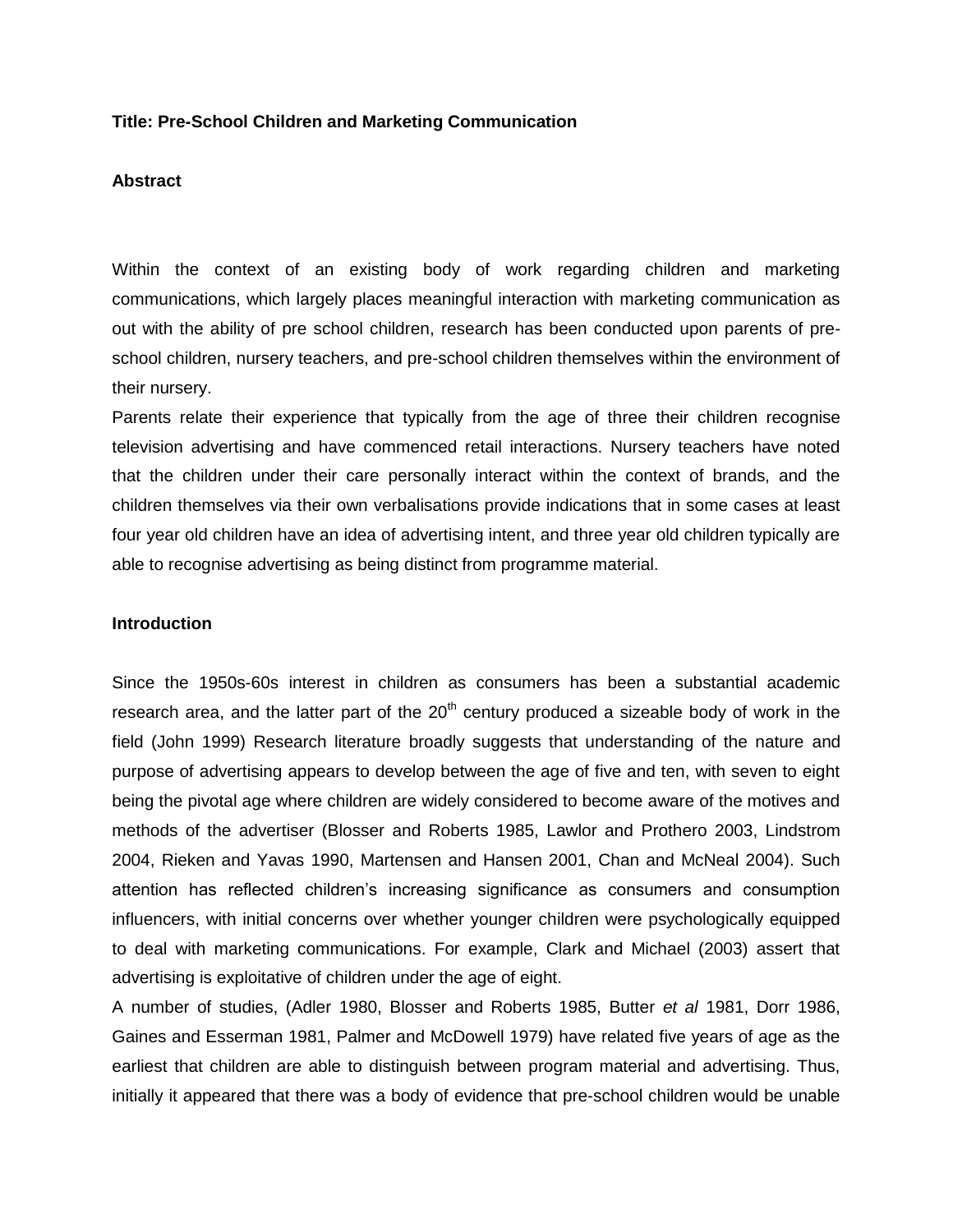to comprehend, or even recognise television advertising, (Gaines and Esserman (1981), Stutts, Vance and Huddleson (1981), Palmer and McNeil (1991), Werner (1989).

In contrast, a number of studies have indicated some level of understanding in pre-school children, (Wartella and Ettema (1974), Levin, Petros and Pertella (1982), Condry (1989), Donohue, Henke, and Donohue (1980).

Although the preschool age group was once, both neglected and avoided, by marketers, it is now a primary target group (Ford 2005), as corporate marketers carry out research with four year olds, they are viewed as important consumers, and consumption influencers. This research aims to provide input concerning preschool children's recognition and understanding of, and response to television advertising and wider marketing communications and preschool children's influence upon parental brand choice.

## **Methods**

Research has been conducted by interviews with twenty parents of pre-school children, interviews with four nursery teachers of these children, and stimulus led group discussions with ten pre-school children themselves within the environment of their nursery. The families involved in this research fall within a C1/C2 social categorisation and are geographically situated in the central belt of Scotland, and the children are described by the nursery in question as being of average mixed ability. Ethical approval has been gained from all relevant parties.

The nature of this research is to derive intelligence from triangulation of three data strands. Firstly interviews have been conducted with parents as conduits through which children's experiences and behaviours will be related. Secondly, a group of ten pre school children have been researched in the setting of their nursery by the field researcher, who is employed in an official capacity in the nursery, and who is a regular day-carer of the children who have taken part in the research. This research approach contains an ethnographic quality as the child respondents were merely engaging in ordinary nursery activity. While an acquiescence bias can exist in data from any source (Creswell 2007) children are considered likely to be more susceptible to such bias. The ordinary everyday-ness of this approach using familiar adults, and the supplementary perspectives of parents and nursery teachers has been designed to minimise such bias from this data strand.

Research was conducted after the children had had their afternoon nap, as this was normally the time of day that they would watch a film, or television programme. The children were separated into two groups three and four year olds and informed that they would be shown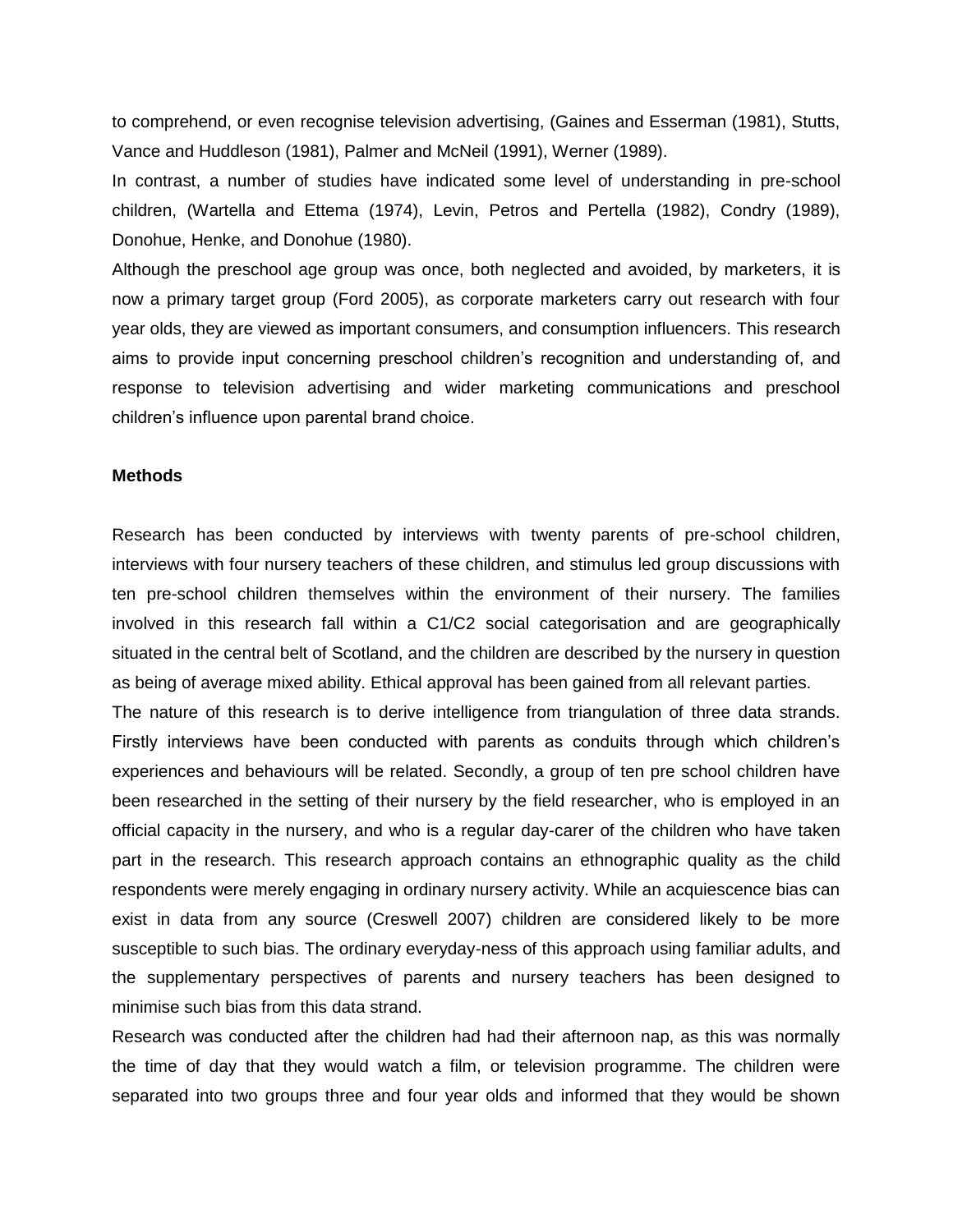three short videos, and that afterwards there would be a discussion on them. These videos were actually three television advertisements, which included the promotions of; Kellogg's Choco Rocks, Toys-R-Us and Milky-Way chocolate bars. These advertisements had been running around the Christmas period. Parents had been shown stills from the adverts and asked whether they had ever discussed them with their children, with a uniformly negative response, although most of the parents recognised the advertisements. Whilst therefore the children may have seen the adverts before, they had not been engaged in an explanation of them with their parents. While an acquiescence bias can exist in data from any source (Creswell 2007) children are considered likely to be more susceptible to such bias. The ordinary everyday-ness of this approach using familiar adults, and the supplementary perspectives of parents and nursery teachers has been designed to minimise such bias from this data strand. The tone of the research was as of a game wherein the children are observed having fun, and some measure of enthusiasm has been evident in the children's response to being asked about advertisements.

Thirdly interviews have been conducted with four nursery teachers in order to provide data concerning their observations about the social interactions of the children and whether and how brands and marketing play any part in ordinary day to day relations. This compliments the observations of parents as it relates to a different social environment than the home. It also provides the opportunity to compare and contrast the views of teachers and parents generating a level of consistency in adult apprehensions about the behaviour of young children.

Data from the three strands has been analysed in an iterative process of theme identification, wherein themes have been built up through repeated readings and have been used progressively to inform the analysis resulting in the conceptual groupings that follow. Thematic development has been influenced by reviewing the literature and from the characteristics of topic being studied as well as data grounded in the results.

The following themes have emerged from the data and these are discussed within the context of existing literature. The quotes that are brought forward here represent firstly parents of respondent children (P3), the number indicating the age of their child, nursery teachers (N), and the children themselves (C3), the number indicating the age of the child. Results have been organised by theme rather than by data strand as response from teachers, parents and children are combined to form a multi-perspective platform.

# **Results and Discussion**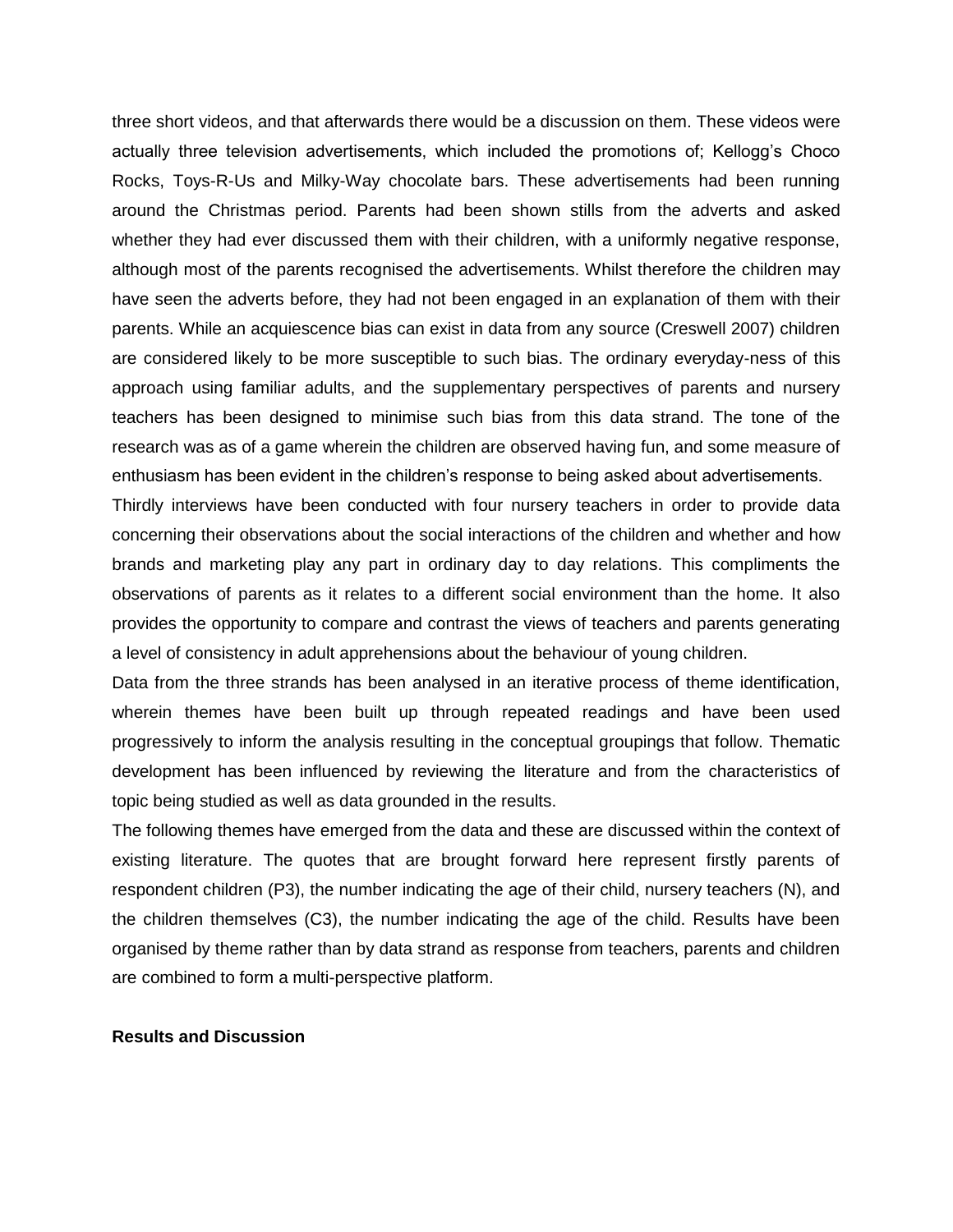By two years of age 90% of children are watching television in some capacity (Jones et.al, 2013), and on average, Britain's children watch more than 17 hours of television a week, (Moss, 2012). Parents were asked for input here and most respondents came in at or above the national average for children generally, corresponding with the view that children, from an increasingly early age are spending more time watching television, (Barr-Anderson et al. 2011, Funk et al. 2009, and Yellowlees 2010).

On mother (P3) stated, *"Half the day, basically till mommy comes home and takes over the telly, but if he's not on the telly he's on the I pad"* (P3). *"When I put the telly on, the only reason I put it on it's because I'm cooking on a hot stove and that's keeping them out of harm's way"*

Parents were in unanimous agreement that children started to recognise television advertisements from around three years of age. A parent (P4) commented that *"…in between three and four, round about that age, she started to recognise adverts…" and similarly (P4,) "Yes, I think a three year old, when my eldest daughter was three; I think she could've recognized adverts"* and (P3), *"He has over the last few months"* and (P4), *"Aye she knows what an advert is, because she will say".* 

During the sessions with children, it was clear that they realised that they were looking at advertisements, as some of the children clearly verbalised their knowledge of this, and the others were obviously of a like mind, going by the verbal and physical signs of agreement. For example, a succinct observation was offered by one child (C4*); I definitely really like adverts to watch...they're adverts because they just show us about things."*

Two of the children, (C4), exhibited clear understanding of advertising intent by way of a direct verbalisation to that extent.

*"Well, actually, they really want you to buy things, at shops" "They're trying to make you feel like you want to buy things"* 

When we consider the implications of this word use, we have a "they" being the advertiser, having a "want" which is to say a purpose, and "trying to make you feel" that "you want to buy things" This is a perfectly respectable account of television advertising, and has been verbally expressed in a straightforward manner. The broad consensus in the literature puts the age we should expect understanding of advertising intent to be evident between the age of five and ten. This study shows that some pre-school children understand sufficiently for lucid verbalisations.

Some children suggested that advertising is simply for their amusement:

*"Yeah because if children like adverts, they'll put them into the movies, and then they can watch the adverts"* (C4) *…. "People put adverts in computers and televisions because children like to watch them* (C4) Here a sentiment is being expressed to the extent that advertising is being provided to children because of their positive attitudes towards it, and recognition that it appears in multiple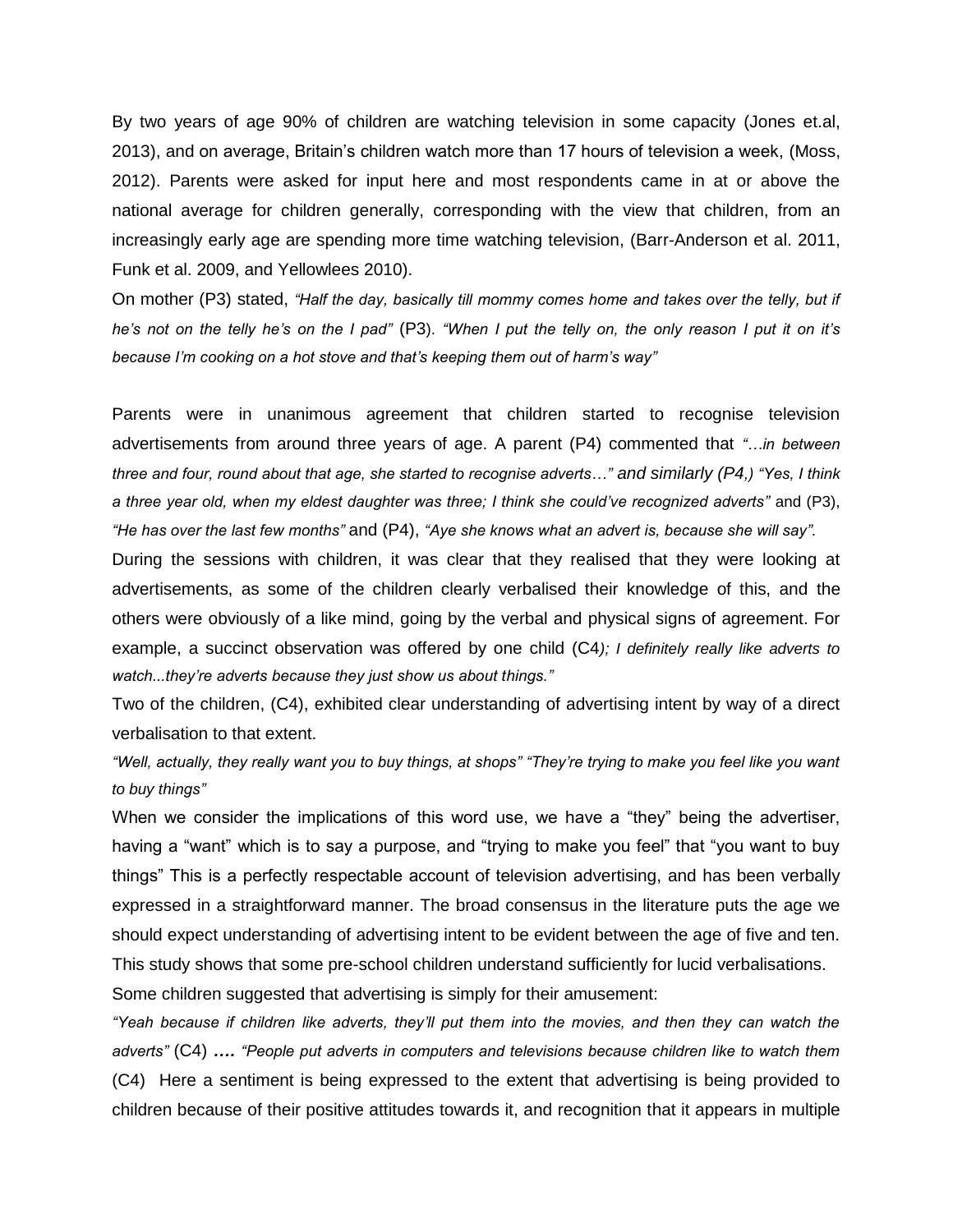media sources. Again there is an understanding that adverts are being provided by people, put into electronic devices by people, so that children can be shown things, as it were a service to children, and a welcome one at that.

Some opinions were expressed by the children that there was a relationship between adverts and movies.

*"Because, because, because…to let you watch movies..."* (C4) *"They make you watch movies"* (P3) *"They're things that come on DVD's, before the DVD's start…"* (C4) and there were indications that the adverts were being placed in the movies because children liked them to be there, *"…if children like the adverts they'll put them into the movies, and then they can watch the adverts…"* (C4) *"…because children like to watch them…"* (C4).

This may be of course naïve, yet if it is a generalised point one could say that advertisers place their messages in a form and media that will be liked by their intended audience.

Two of the parents (P3) however opined that they were not sure about their children's recognition of advertising intent.

*"…my child isn't aware that the adverts are trying to sell her something"… "I don't think he knows that they're trying to sell him something…" "…when she sees characters in the adverts, I do wonder if she isn't aware of the distinction so much."* This corresponds with Verharen (1991) who considers that the use of cartoon characters diminished young children's' ability to distinguish advertising.

A nursery teacher revealed that she believed that the children who are able to state the commercial intent of advertising, may be simply repeating what they have heard, and may not possess a true understanding of it:

*"They'll say that (they understand) because they've heard it said before, but they won't fully understand what it means"* Whilst this is a completely valid observation concerning pre-school children's verbalizations concerning their understanding of advertising intent, it could just as easily be a critique of the attitudes and opinions of adults who tend to acquire rather than originate their views within a paradigm of mutualism.

Parent (P4) noted that she had to explain the intent of an advertisement to her preschool child, as she had believed everything they said about products was true:

*"…I made a point of trying to explain to her that it was just because some people wanted to make some money…"* 

Were a commenter upon this study to complain that pre-school children have learned from their parents, and that they are reiterating their views on what advertising is about, one would have to say that this is very much the way of it when one is three or four years old.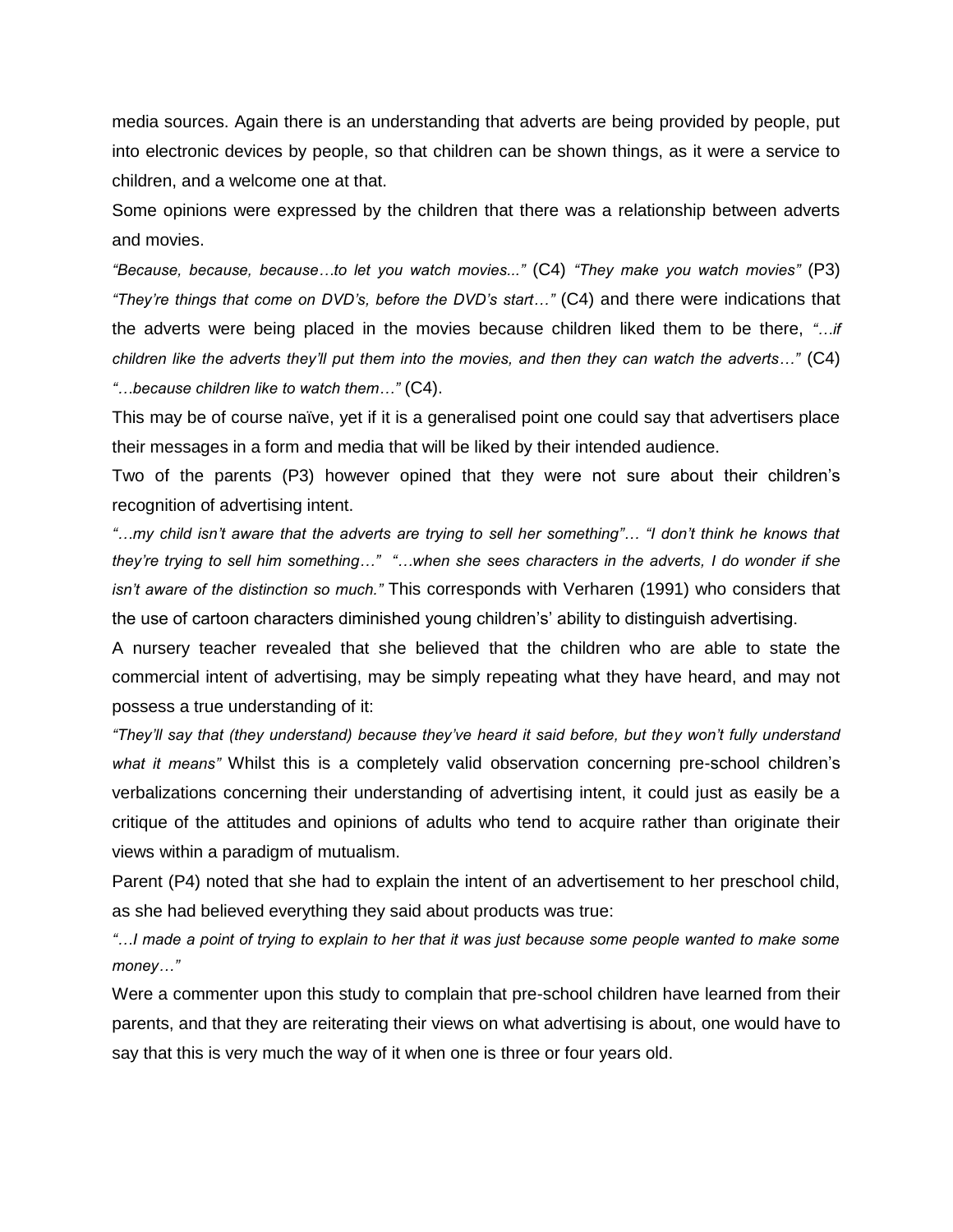Many of the interviewees, both parents and nursery teachers, had some reservations about marketing to pre school aged children. *"I think there should be more playing outdoors, healthy eating marketing…"* (N). Thus products or activities which are perceived as being beneficial to preschoolers should be marketed to them. The issue therefore is what is being marketed, not the marketing itself. *"If it's marketing something that's healthy for them, then great…go for it..." "If it's promoting something positive, like eating healthily, or exercising, it's a good thing…"* (N)

By this sentiment the nursery teachers are inferring that they would anticipate that pre-school children would respond to social advertising of this sort.

A nursery teacher explained that she felt this interaction with marketing could have a detrimental affect on pre-schoolers, *"It's not healthy, neither in a physical nor mental sense." "It sends them the message that the wrong things are important in life-it suggests that the more toys, and possessions you have, the happier you will be, so they're chasing the wrong things, from a really early age"* (N) *"It's not fair because they don't understand they just see and want what they are seeing"* (P3).

Some participants of this study believe that advertising to preschool children is all part of consumer socialisation. *"I suppose it's a way for them to find out about stuff, erm and it gives them a better understanding of various toys and the way they work"* (P3) *"I suppose it's an everyday part of life, it's not as if she is going to grow up without advertising in her life"* (P4) *"I don't think there is any way of avoiding it and it would be quite a dark and dusky world if you didn't have advertising because every time you walk out the door there's advertising"* (P4).

A particularly positive interpretation of advertising to pre school children was provided by one parent (P3) *"The Kids need to understand the economics and the economics of the world, and it doesn't matter what age, because they pick up really quickly whether they are intelligent or not adverts play apart in every child's role, I doesn't matter if it's a cleaning product or a toy, I think it helps them understand what's out there" "…it's just something we have to put up with…it has made her quite greedy…the more she sees the more she wants…"*

Most of the parents had commented on how misleading the advertisements were to the children and the parents. For example*, "Some of the stuff is a total let down, she will ask for something and you will buy it and it's not what it was supposed to be and then it just lies in a box or something"* (P3) and *"The adverts should be more realistic to what you are actually getting"* (P3) This indicated that parents are feeling let down by advertising misleading children, and ultimately themselves.

A range of parental responses provide illumination of the motivational qualities of advertising to pre-schoolers, for example. *"Yes, anything that comes on, she will say she wants it"* (P3), *"She will ask for stuff or she will talk about stuff that's in an advert…she will say like if she wants some thing has caught her eye, or she will talk about a character in an advert" (P3), "Yep, yes he tells me what he wants*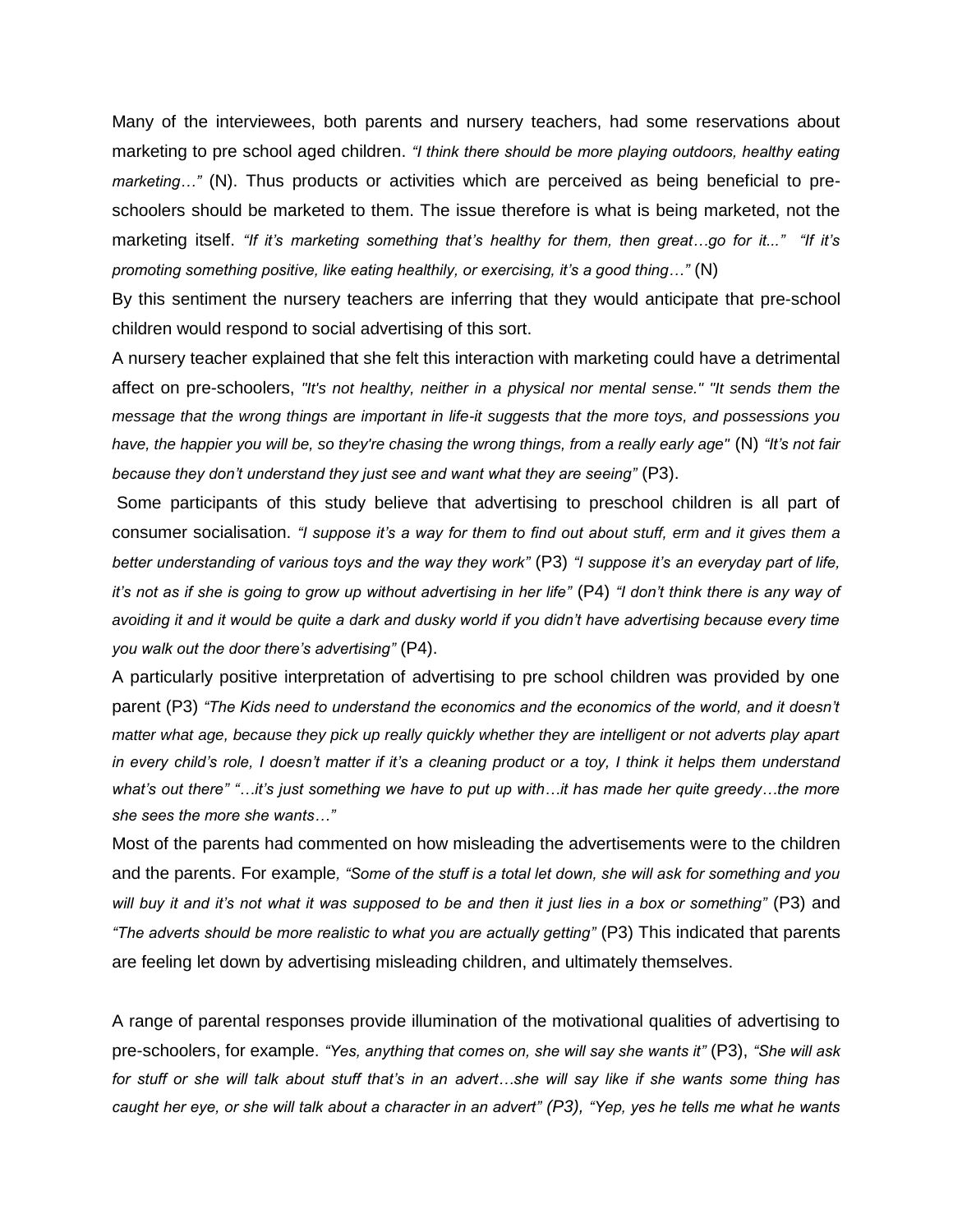*just now he wants robots" (P3), "if she sees something on the TV, then you're out and she notices it, she remembers, like she's got a really good memory, she will say to you that was on the telly, I want that and she kinda expects it… I try to be tough, try and say no" (P4)*

Borzekowski (2001) and Taveras *et.al* (2006) have reported that preschool children are more likely to choose brands that have been advertised.

It was also noted that children were requesting products from their favourite television programs. *"If she is watching Sophia the first and an advert comes on selling a necklace and that, she knows that is Sophia the first so wants it"* (P3) The distinction between advertising and programme material may not be so clear cut and meaningful in regard to children's response to marketing communications, as many programmes are heavily merchandised.

Connor (2006) suggests that many organizations use easily identifiable logos, in order to make them more memorable to young children. Our findings seem to indicate that this method is effective, as several participants were able to name, and recognise brands.

Children were able to recognise the Kellogg's logo as well as stating where it would be found: *"I saw the box of chocolate rice…at the shops" "Tesco…it would've been at Tesco" (C3)* During the discussion of the Toys-R-Us advertisement, the brand's logo was frozen on the screen, and some of the children were able to read it from recognition: *"…it says Toys-R-Us"* and were able to offer an explanation as to its significance: *"It's a name for a toy place area" (C3) "…it's where the princesses live."* (C3).

A nursery teacher explained that a two year old child had recently recognised a brand logo: *"…we were having pancakes for snack, and one of the wee boys saw the packet, and piped up "oh pancakes from Asda"*(N) It was further noted that pre-schoolers will regularly mention brand names, especially supermarket chains: *"Daily, you will hear things daily", "Down to things like shops, they'll know different shop brands, supermarkets…places like Sainsbury's, Tesco, Asda"* (N)

A parent noted that her child is familiar with certain restaurant brands, and logos, and can even describe what food products are offered at individual chains: *"She knows what to expect from those sorts of different branded places", "She also always knows the specific dishes she wants"* (P4).

If it can be established that pre-schoolers are able to recognise brands, and recall brand logos from memory, it may be relevant to question whether this means they have any affect on product consumption.

Parents were asked if they ever felt pressured by their children to buy a product from an advert They all answered yes and some stated that they had felt more pressure during the Christmas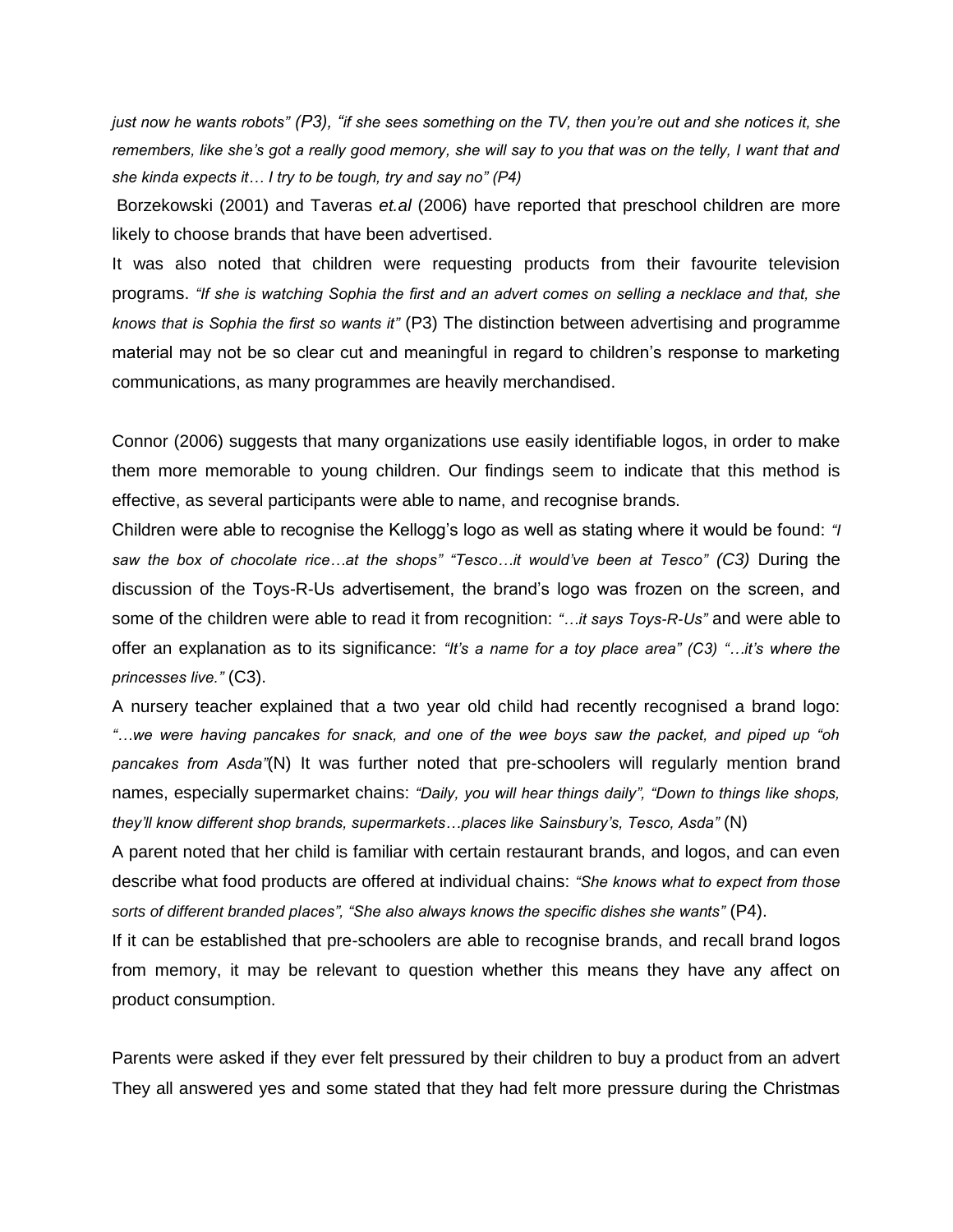period that has just past. There has therefore been a clear indication that preschool children exert purchase pressure upon their parents, as has been noted in older children. (P3) stated *"Parents sometimes can't afford these products and put themselves in debt to buy them"* and (P3) *"As a parent you don't want them to miss out on anything, erm so you want to get them everything they want and ask for, but sometimes it can be difficult…I do feel pressured".* 

A nursery teacher suggested that young children take in information about brands when out shopping with their parents (N) *"…all getting stored in their wee brains, and when it comes on TV they recognize it",* (N) *"lots of adverts even show images of children shopping to show them where they can get the products, so they know exactly how to acquire things,"*

One parent explained that her child will view some form of marketed product, and it will be continually ask for it in store: *"…she'll see something…and say how much she loves it, and how much wants it"* (P3) yet claimed to be resistant to such pressure.

However, a parent (P3) points out that she does not feel pressured to purchase a product, simply because her child requests it*: "I don't feel I have to get her something, just because she's seen it marketed, and wants it"* Another parent (P4) noted that when his two year old, and four year old children pester him for a product, he does not feel forced to buy it, but instead looks at it as a good opportunity to explain that they cannot have everything they want.

One parent added that peer pressure is a factor for pre-schoolers, and adds that one of her child's favourite toys was introduced to him through his nursery friends. He had not seen any other marketing for the product, but wanted it after seeing his peers with it, *"That came totally through social avenues; we never showed him any commercials." (P4)* and another parent noted that, *"They'll see their friends bringing in all these different branded products." (P3). T*here are indications of innovation diffusion as a consumption driver in preschool children.

Pre-schoolers' enjoyment of television advertising appears determined by whether there are characters involved. When the Toys-R-Us advertisement was played, many of the children became excited, and appeared to be very attentive. After the advertisement had finished, many of the children could recall the characters they had seen, and one child described the outfit of a character: *"I saw pretend Princess Belle, with lovely, long hair, and a dress and, and rose on the dress, with lots of jewels"* and one of the parents revealed that her child had spoken, in detail, about the characters he had seen, in this advertisement, sometime afterwards: *"He came home from nursery talking about all these toys" (P3).* One parent explained that her child becomes excited by any familiar character. She adds that recognisable television characters impact greatly on her child's product preferences: *"If it's a character she recognises from TV, she'll get excited if she sees it, so even*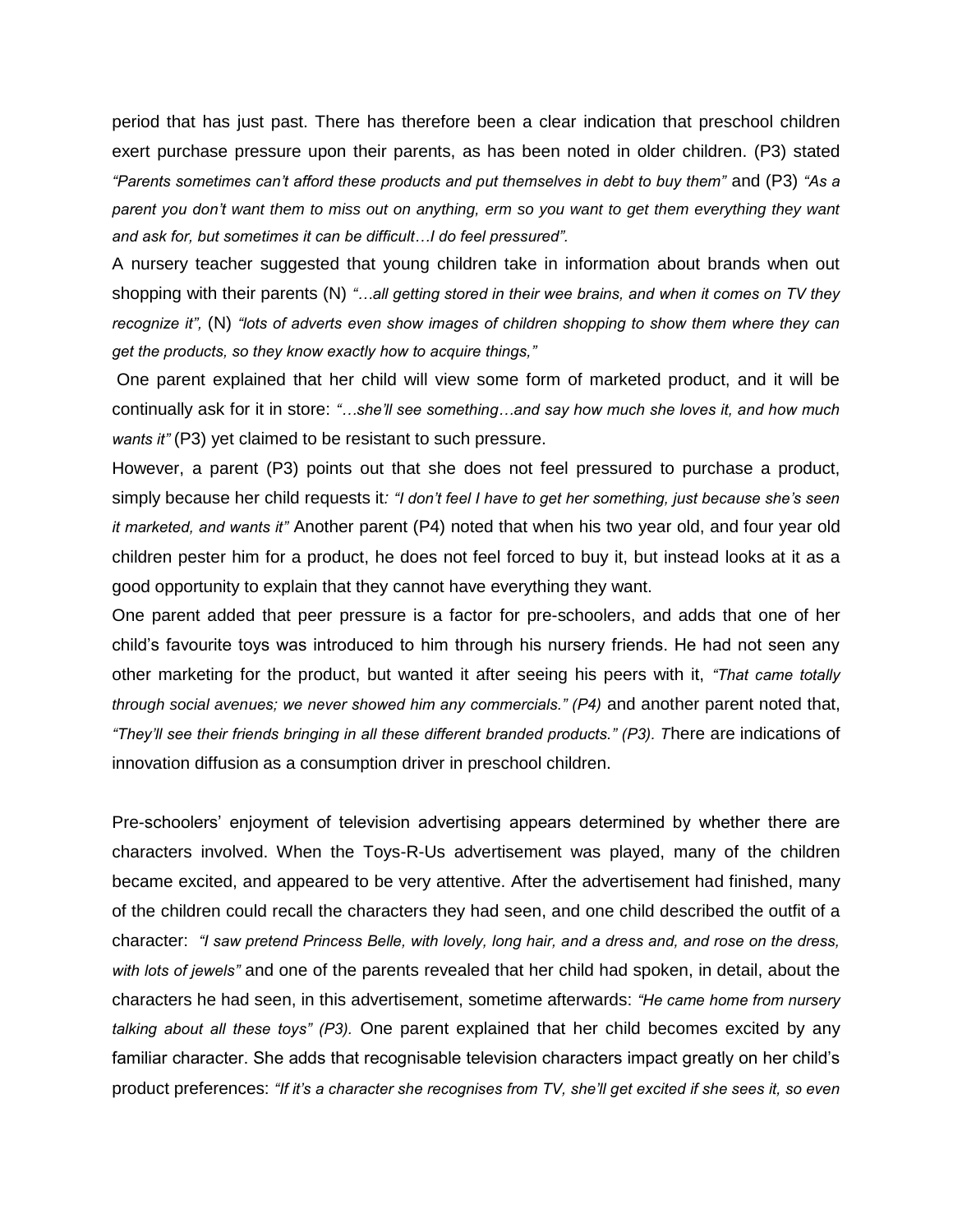*yoghurts with Peppa Pig on them, as soon as she sees the character, she wants them…" (P3).* A parent further noted, *"Like the packets of tissues with Toy Story characters on them, they're for the whole family to use, and aren't anything exciting for them, but they want them, because of the characters on the packet" (P3).* 

The nursery teachers confirmed these views *"If its things that they watch on TV, like cartoon characters, and there's maybe an advert comes on involving that character, then that'll probably grab their attention" (N)* and moreover it was noted that if a child dislikes the character, it could cause them to dismiss the marketing material, and the product, completely.

Interestingly the use of characters can have a positive influence upon parental guidance, as on parent (P3) pointed out that if she wanted her children to eat a certain type of food, she may buy a product that they like the packaging of, in order to encourage them to eat it: *"…for example if they haven't eaten yoghurt in a while, and I'm trying to get them to eat some, I will buy the yoghurt pots with the characters on them..."*

A rather profound suggestion was received from a child (C3) when confronted by the Toys-R-Us Christmas Advert. The research was conducted two months after Christmas, and when asked what they thought it was about, the child commented, *"I think it maked us good again…"* a reference to the role of advertising in acquiring the requisite goodness essential for the receipt of Santa's measured generosity. Certainly research into the relationship between, in the minds of young children, the reality of Christmas advertising and the fantasy of Santa would be most interesting, yet most difficult to perform without the risk of disillusionment.

One of the nursery teachers offered her opinion, in regards to how she believed they would have differed, if the same study had been conducted a decade ago, at the start of her career, *"I can imagine there would've been quite a difference, actually.", "When I got my first job in a nursery, the children were really attached to their characters, and I suppose they probably would've known a few brands, but not to the same extent".* She added that, she believes preschool children are now displaying a similar relationship with marketing, to that which one would expect school aged children to have, *"I see children as young as three, being as engaged with marketing, as you used to find a seven or eight year old would be"*.

#### **Conclusions**

In assessing findings, some preschool children have demonstrated the ability to recognize and, in some cases, describe the commercial intent of a television advertisement. Research with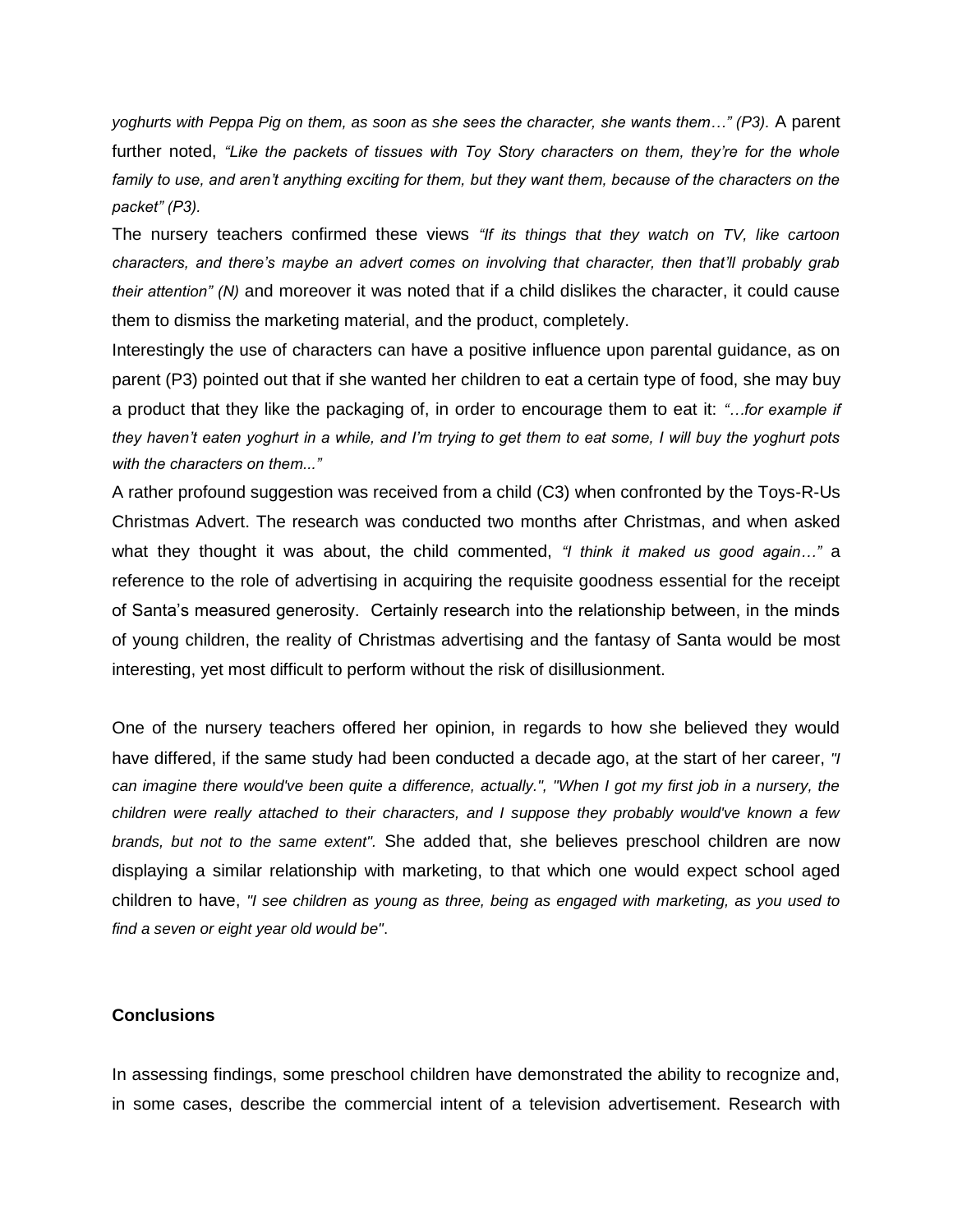children suggested this can become apparent around the age of four, yet the parental and staff interviews imply from around three years children can identify a television advertisement. Many parents and nursery teachers view advertising to pre-school children as unethical, however some of the nursery teachers added that this was dependent on the product being marketed. Findings suggest that preschool children, possess an awareness of different commercial brands. The results of the interviews, suggested that the reason for this was, predominately, due to the influence of family members, who may have introduced them to different brands, and consulted them on purchasing decisions. Interviews with parents indicate their children's familiarity with brands, does not always translate into them dictating purchasing habits.

All research data strands herein indicate that preschool children are attracted to familiar characters. When images of these characters are included on packaging, pre-schoolers seem disposed to ask their parents to purchase these products, instead of the other available options. A study, conducted in Australia, uncovered similar results (Hebden et al. 2011). As characterisation represents a common branding mechanism for child orientated brands, it is worthwhile to pursue research in this direction particularly in light of the merchandising driven blur between advertising and programme material. One must ask whether merchandise heavy children's programmes are not in fact a form of advertising, and whether children are not quite correct in their lack of distinction therein.

Given the extreme youth of pre-school children, the plasticity of their development potential, we would strongly recommend that this subject area be developed in order to ascertain whether, as Clark and Michael (2003) posit, these young children are being exploited, and whether as John (1999) suggests they are less able to defend themselves against the pressure that advertising exerts upon their emotional and rational drives. Ultimately, if consumer society appears to be permitting marketers to communicate with very young children, and if as young as three year olds are interacting with such communications, their extreme youth should deserve that as much as possible is understood about the particulars and implications of this phenomenon.

#### **References**

Adler, RP, 1980 Children's Television Advertising-History of the Issue, 237-49, New York Academic Press

Ambler, T. 2006. Does the U.K promotion of food and drink to children contribute to their obesity? *International Journal of Advertising*, 25 (2), pp. 137-156.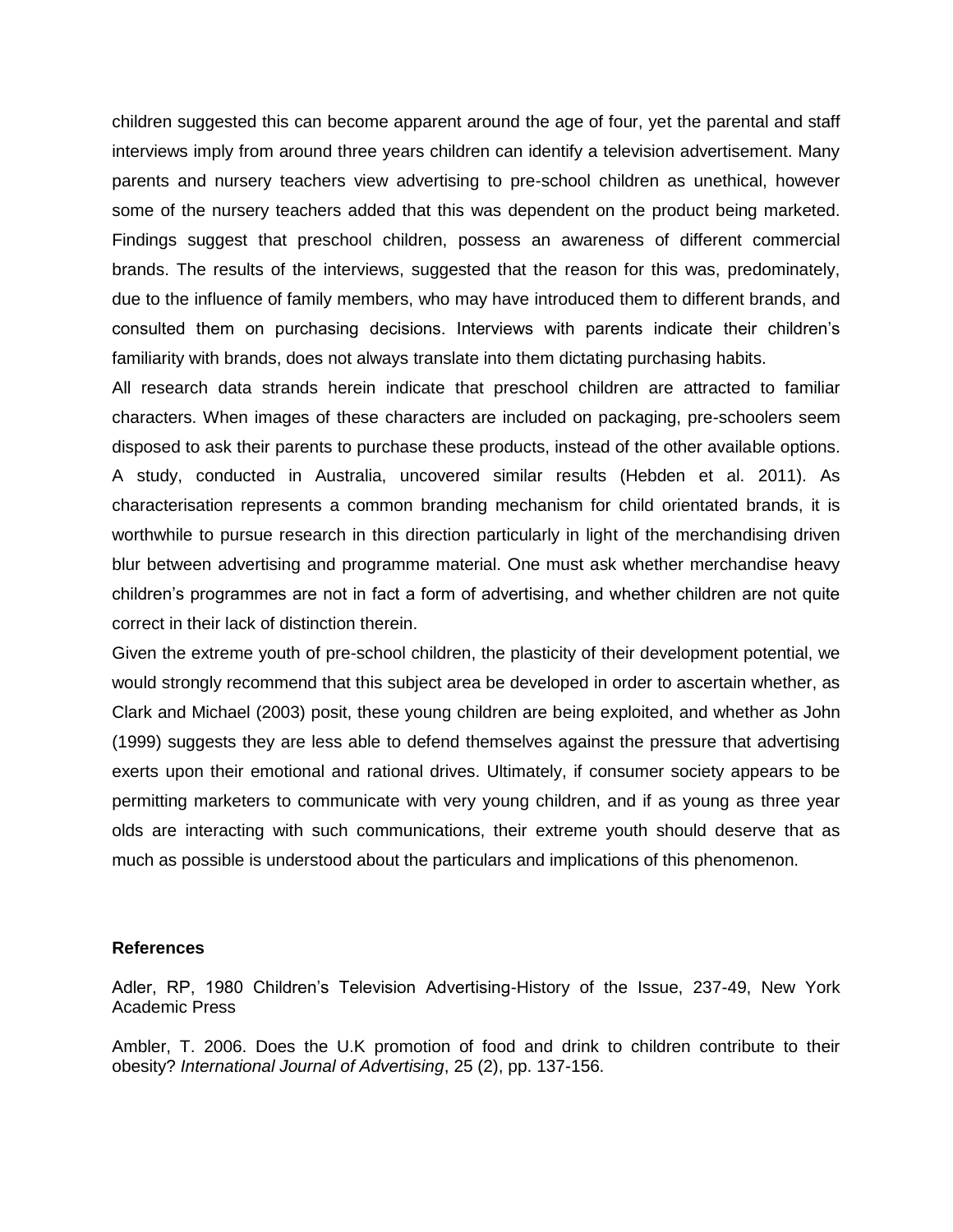Anderson, DR, Lorch, EP, 1983. Looking at Television: Action or reaction? *Children's Understanding of Television: Research on Attention and Comprehension.* New York Academic Press.

Bandyopadhyay, S., Kindra, G. and Sharp, L. 2001. Is Television Advertising Good for Children? Areas of Concern and Policy Implications. *International Journal of Advertising*, 20 (1), pp. 1-20.

Bansal, S.K. 2008. *Teleadvertising and Children*. [Online book] Jaipur, India: Oxford Book Co. Available at: [http://site.ebrary.com/lib/qmuc/docDetail.action?docID=10417398](http://site.ebrary.com/lib/qmuc/docDetail.action?PARAMS=xik_uoVit5rFSFVvMTSbyLp8wCYyf9ab2edBYg9kuHrfvBX)

Barr-Anderson, D.J., Fulkerson, J.A., Smyth, M., Himes, J.H., Hannan, P.J., Rock. B. H. and Story, M. 2011. Associations of American Indian Children's Screen-Time Behaviour With Parental Television Behaviour, Parental Perceptions of Children's Screen Time, and Media-Related Resources in the Home. *PubMed Central* [online] 8 (5), September. Available at: [http://www.cdc.gov/pcd/issues/2011/sep/10\\_0241.htm](https://mc.manuscriptcentral.com/LongRequest/ijc?DOWNLOAD=TRUE&PARAMS=xik_4vn88CGmeRzA5udb36Yy47nVThBDYcgq4eRGPDs7ZNcruXCzbp7FKNGxVh5nt4h5tRh1ciJijPYHABoZTgTzw89CuY7uu4j1eSUKqSBDAxHZXdVwX7tjJaaqrvc3a69sSMqZ6G5tGfWXSUttPMxMgyWZR3ZJ4KrYEKSTU1LN2iVwnE5BGJAVDKYi5ZtpnhRQkNTjKCRZz5XRGWvq17HWs1YU8LpJZynHxNgDfZnPsMCbZdLVX) [Accessed 6 February 2012].

Blosser, BJ, Roberts, DF, 1985, Age Difference in Children's perception of message intent, Communications Research, Vol.12

Borges, A., Chebat, J. and Babin, B.J. 2010. Does a companion always enhance the shopping experience? *Journal of Retailing and Consumer Services*, 17, pp. 294-299.

Borzekowski DLG, 2006, The 30 Second Effect: An Experiment Revealing the Impact of Television Commercials on Food Preferences in Preschoolers, *Journal of the American Dietetic Association,* Volume 101, Issue 1, 42-46

Bryant, M.J., Lucove, J.C., Evenson, K.R. and Marshall, S. 2007. Measurement of Television Viewing in Children and Adolescents: A Systematic Review. *Obesity Reviews*, 8 (3), May, pp. 197-209.

Buijizen, M., Van Reijmersdal, E.A. and Owen, L.H. 2010. Introducing the PCMC model: an investigative framework for young people's processing of commercial media content. *Commercial Theory*, 20, pp. 427-450.

Buijzen, M. and Valkenburg, P.M. 2003. The effects of television advertising on materialism, parent-child conflict, and unhappiness: A review of research. *Applied Developmental Psychology*, 24 (4), pp. 437-456.

Butter, E.J., Popvich, P.M., Stackhouse, R.H. and Garner, R.K. 1981. Discrimination of television programs and commercials by preschool children. *Journal of Advertising Research*, 21 (April), pp. 53-56.

Calvart, S. L. 2008. Children as Consumers: Advertising and Marketing. *The Future of Children*, 18 (1), pp. 205-234.

Cardon, G. and ToyBox-study Group. 2012. Influencing factors of screen time in preschool children: an exploration of parents' perceptions through focus groups in six European countries. *Obesity Reviews*, 13 (1), pp. 75-84.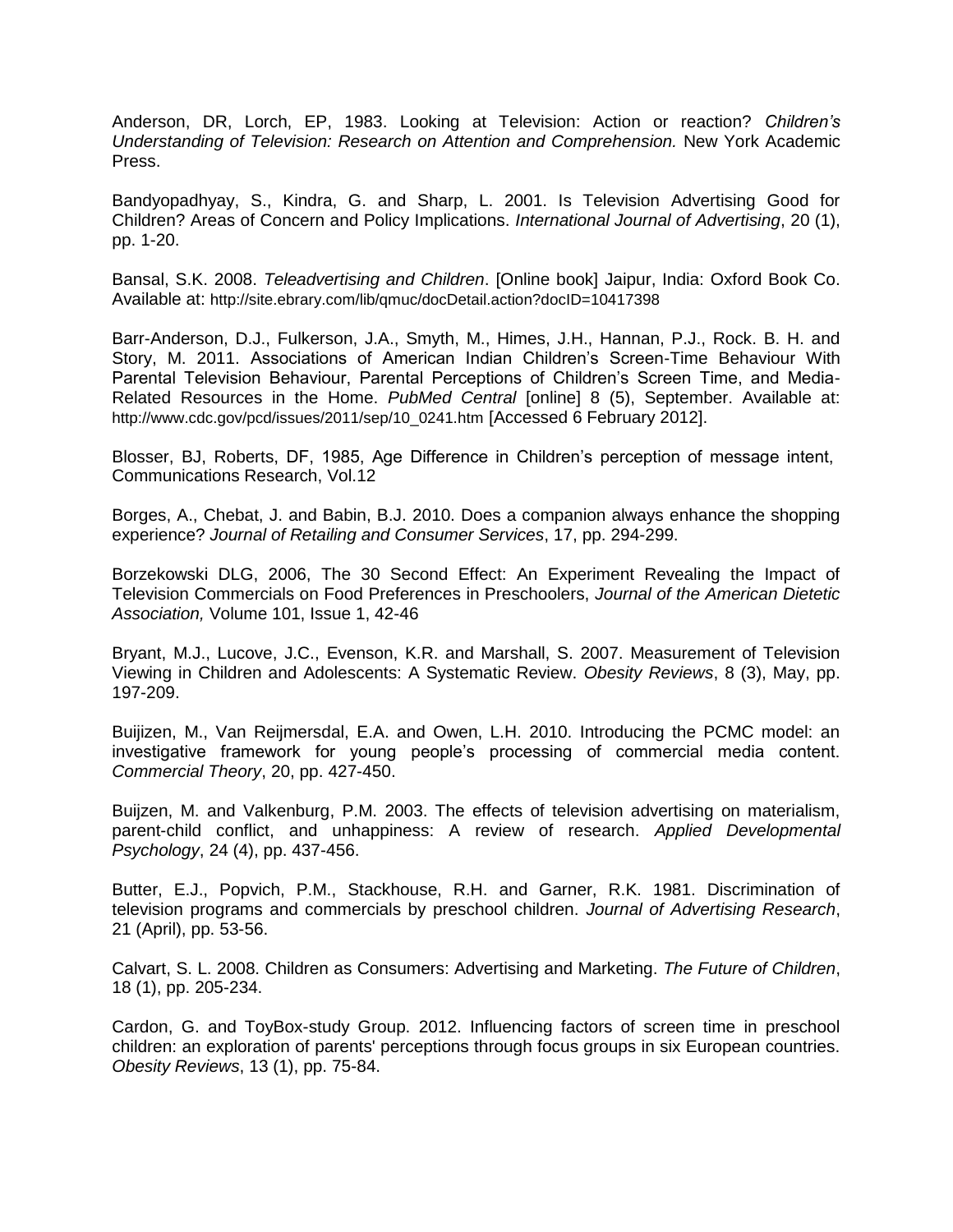Caruana,A. and Vassallo, R. 2003. Children's perceptions of their influence over purchases: the role of parental communication patterns. *Journal of Consumer Marketing*, 20 (1), pp. 55-66.

Chan, K, McNeal, JU, 2004, Chinese Children's Attitudes towards Television Advertising: Truthfulness and Liking, International Journal of Advertising, 23, 337-359

Christensen, P. and James, A. 2008. 2nd ed. *Research with Children: Perspectives and Practices*. New York: Falmer Press.

Clark, B, Michael, J, 2003, Out of the Mouths of Babes…How Should we be Marketing to Children, Market research society conferences

Condry, J, 1989, The Psychology of Television, Hillsdale NJ, Melbourne University Press.

Connor, S. M. 2006. Food-Related Advertising on Preschool Television: Building Brand Recognition in Young Viewers. *Official Journal of the American Academy of Pediatrics*, 118 (4), pp. 1478-1485.

Creswell, JW, 2007, Qualitative enquiry and research design: choosing among five approaches, Thousand Oakes, CA: Sage Publications Inc.

Crouch M, McKenzie H, 2006, The Logic of Small Samples in interview Based Qualitative Research, *Social Science Information,* Vol 45, pp. 483-499

Dixon, J. and Banwell, C. 2004. Heading the table: parenting and the junior consumer. *British Food Journal*, 105 (3), pp. 182-193.

Donohue, TR, Henke, LL. and Donohue, WA. 1980. Do Kids Know what TV Commercials Intend? *Journal of Advertising Research,* 20 (5), pp. 51-57.

Dorr, A, 1986, Television and Children: A Special medium for a Special Audience, Beverly Hills, CA: Sage

Farrell, A. 2005. *Ethical Research with Children*. Berkshire: Open University Press

Fischer, P.M., Meyer, P., Schwartz, J.W., Richards, J., Goldstein, A.O. and Rojas. T.H. 1991. Brand Logo Recognition by Children Aged 3 to 6 Years. *The Journal of the American Medical Association*, 266 (22), pp. 3145-3148.

Ford, J. 2005. Comments: Advertising to Children. *International Journal of Advertising*, 24 (3), pp. 395-405.

Funk, J.B., Brouwer, J., Curtiss, K and McBroom, E. 2009. Parents of Pre-schoolers: Expert Media Recommendations and Ratings Knowledge, Media Effects Beliefs and Monitoring Practices. *Pediatrics*, 123 (3), pp. 981-988.

Gaines, L, Esserman, JF, 1981, A Quantitative Study of Young Children's Comprehension of TV Programmes and Commercials, In Esserman (1981c) 95-105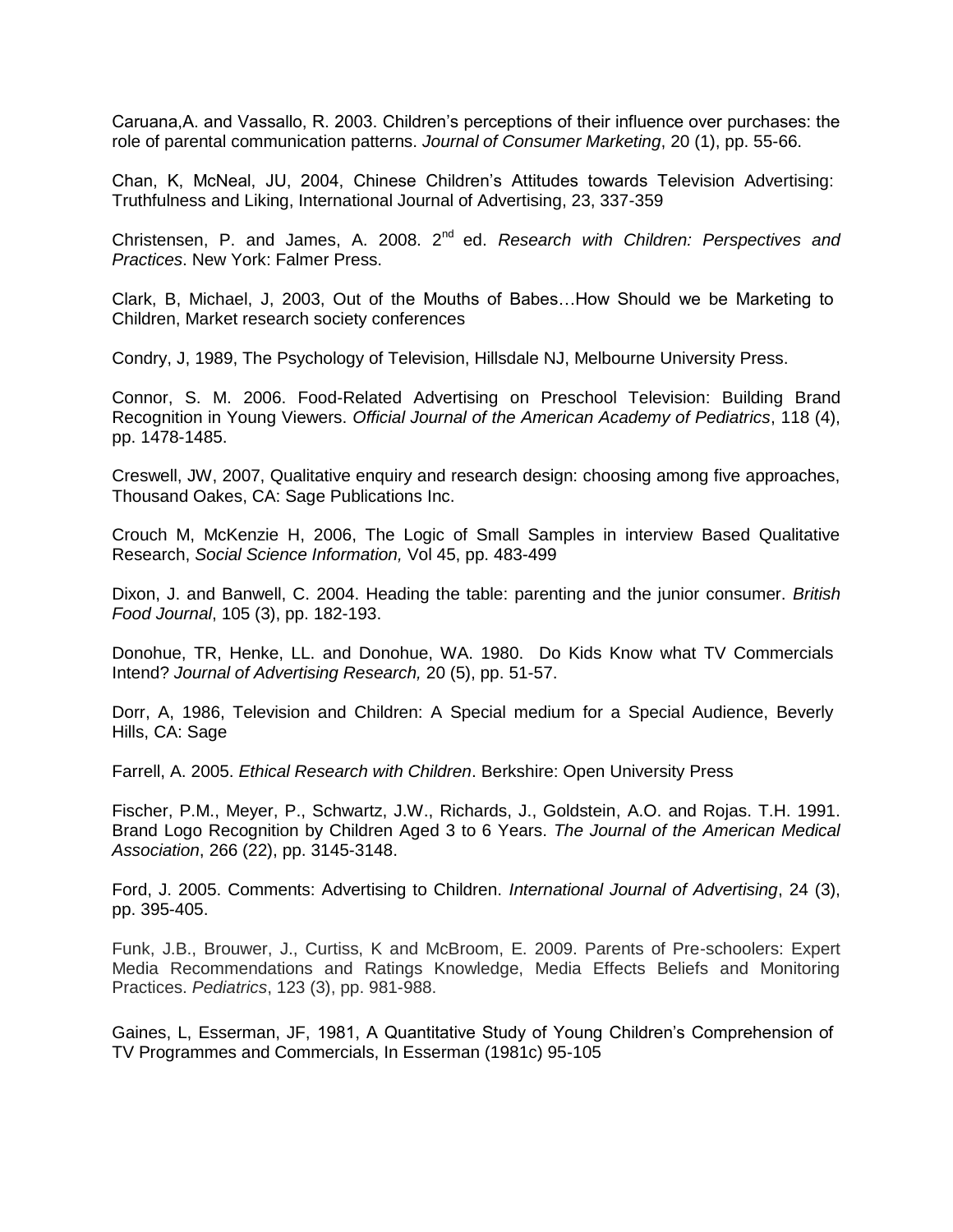Garretson, J.A. and Burton, S. 2005. The role of spokes characters as advertisement and package cues in integrated marketing communications. *Journal of Marketing*, 69, pp. 118-132.

Goodman, B., & Dretzin, R. (Producers). 2001. *Merchants of cool.* [Television broadcast] Boston: WGBH/Public Broadcasting Service. http://www.pbs.org/wgbh/pages/frontline/shows/cool/

Gottzen, L. 2012. Money Talks: Children's Consumption and Becoming in the Family. In: Hedegaard, M. *Children, Childhood and Everyday*. U.S.A: Information Age Publishing, pp.91- 106.

Greigg, A., Taylor, J. and MacKay, T. 2007. *Doing Research with Children*. London: Sage Publications Limited.

Hackley, C, 2010, Advertising and Promotion, An Integrated Marketing Communications Approach, Sage, London

Halford, J.C.G. 2005. Serving up trouble? Advertised food to children. *The Psychologist*, 18, pp. 284-286.

Harris, J.L., Pomeranz, J.L., Lobstein, T. and Brownell, K.D. 2009. A Crisis in the Marketplace: How Food Marketing Contributes to Childhood Obesity and What Can Be Done. *Annual Review of Public Health*, 30 (10), April, pp. 211-225.

Hebden, L., King, L., Kelly, B., Chapman, K. and Innes-Hughes, C. 2011. A menagerie of promotional characters: promoting food to children through food packaging. *Journal of Nutritional Education and Behaviour*, 43 (5), pp. 349-355.

Henry, H.K.M, Borzekowski, D.L.G. 2011. The Nag Factor. *Children and Media*, 5 (3), pp. 298- 317.

Holt, D.J., Ippolito, P.M., Desrochers, D.M. and Kelley, C.R. 2007. Children'sExposure to TV Advertising in 1977 and 2004. *Bureau of Economics Trade Report*. USA: Federal Trade Commission.

Holzwarth, M., Zaniszewski, C. and Neumann, M. M. 2006. The influence of avatars on online consumer shopping behaviour. *The Journal of Marketing*, 70, pp. 19-36.

John, DR, 1999, Consumer Socialisation of Children: A Retrospective Look at Twenty-five Years of Research, Journal of Consumer Research, Vol. 26, 183-213

Jones, B, Williams, S, Alloway, TP, 2013, Exploring the Impact of television watching on vocabulary skills in toddlers, Early Childhood education, 1 (1)

Khan, U, 2010, Children let down by babysitter television, Daily Telegraph, UK Kelly, J., Turner, J.J. and McKenna, K. 2006. What Parents Think: children and healthy eating. *British Food Journal*, 108 (5), pp. 413-423

King, L. and Hill, A.J. 2008. Magazine adverts for healthy and less healthy foods. Effects on recall but not hunger or food choice by pre-adolescent children. *Appetite*, 51, pp. 194-197.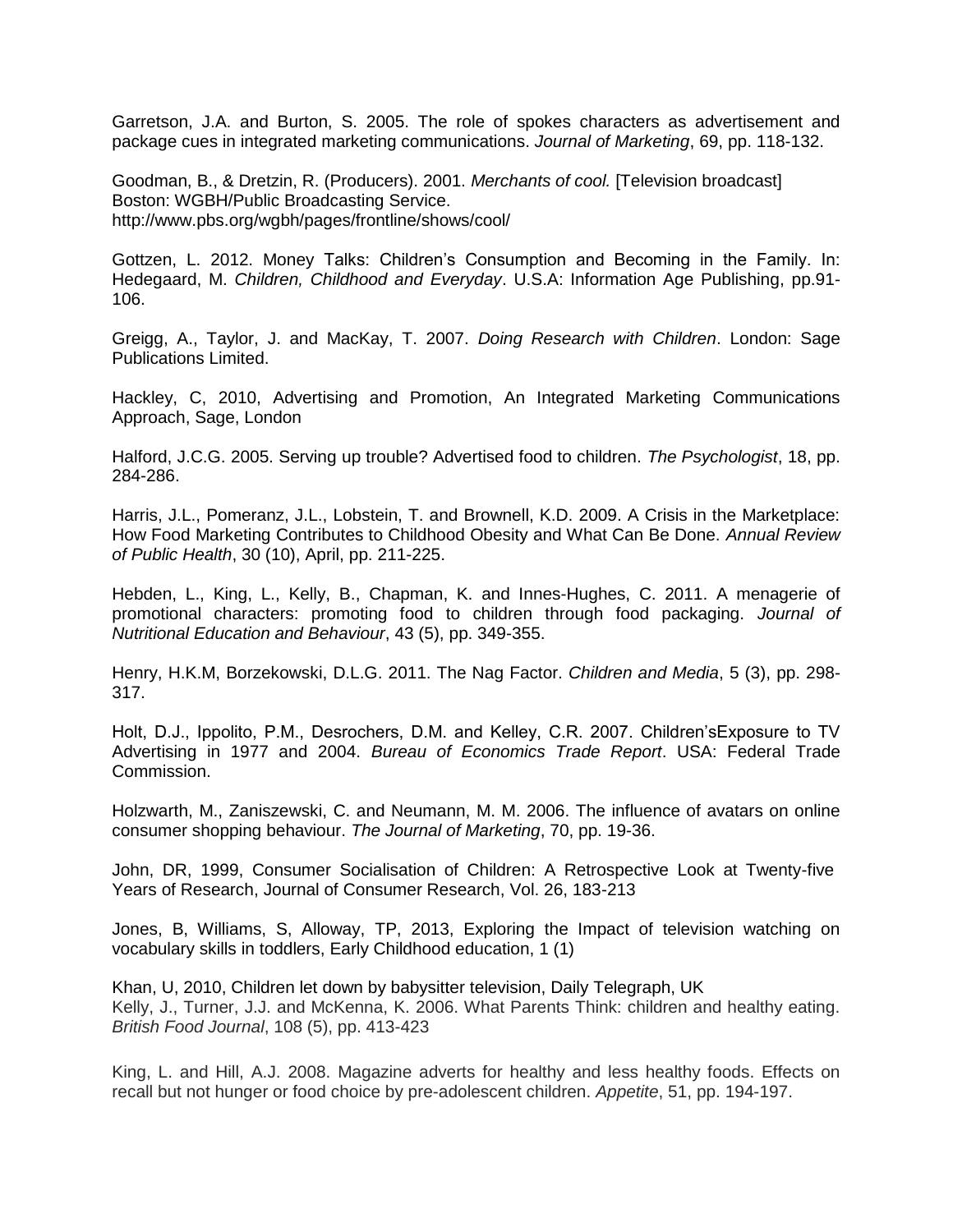Kunkel, D. and Roberts, D. 1991. Young Minds and Marketplace Values: Issues in Children's Television Advertising, *Journal of Social Issues*, 57, pp. 57-72.

Lawlor, M, Prothero, A, 2003, Children's Understanding of Television Advertising Intent, Journal of Marketing Management, Vol 19, 411- 431

Levin, A.M. and Levin. I.P. 2010. Packaging of healthy and unhealthy food products for children and parents: the relative influence of licensed characters and brand names. *Journal of Consumer Behaviour*, 9, pp. 393-402.

Levin, S.R., Petros, T.V. and Petrella, F.W. 1982. Pre-schoolers' awareness of television advertising. *Child Development*, 53 (August), pp. 933-937.

Lindstorm, M. 2004. Branding is no longer child's play! *Journal of Consumer Marketing*, 21 (3), pp. 175-182.

Livingstone S, Helsper EJ, 2006, Does Advertising Literacy Mediate the Effects of Advertising on Children, *Journal of Communication,* 56, 560-584

Lull, J, 1990, Inside family viewing, Routledge, London

Mallalieu, L., Palan, K.M. and Laczniak, R.N. 2005. Understanding children's knowledge and beliefs about advertising: a global issue that spans generations. *Journal of Current Issues and Research in Advertising*, 27 (1), pp. 53-64.

McAlister, AR, Cornwell, BT, 2009. Preschool Children's Persuasion Knowledge: The Contribution of Theory of Mind. *Journal of Public Policy and Marketing*, 28 (2), pp. 175-185.

McAlister, AR, Cornwell BT, 2013, "The Influence of Food Marketing on Preschool Children's Taste Preferences, Food Choices, and BMI," *Canadian Journal of Diabetes*, *37*, S271

McNeal, J. U. 1964. *Children as Consumers*. The University of Texas at Austin: Austin TX Bureau of Business Research.

McNeal, J. U. 1999. *The Kids Market: Myths and Realities*. New York: Paramount Market Publishing Inc.

McNeal, J.U. and Ji. M.F. 2003. Children's visual memory of packaging. *Journal of Consumer Marketing*, 20 (5), pp. 400-427.

McNeal, J.U. and Yeh, C.H. 2003. Consumer behaviour of Chinese children: 1995-2002. *Journal of Consumer Marketing*, 20 (6), pp. 542-554.

Martensen A, Hansen F, 2001, Children's Knowledge and Understanding of Commercial Advertising Intentions, Truthfulness and Viewing Habits, Research Paper No.15, Forum for Advertising Research, Copenhagen Business School

Meyers, T. 2004. Kids gaining voice in how home looks. *Advertising Age* [online] 75 (13) March. Available at: [http://adage.com/article/special-report-marketing-to-kids-tweens-teens/kids-gaining-voice](http://adage.com/article/special-report-marketing-to-kids-tweens-teens/kids-gaining-voice-home/98115/)[home/98115/](http://adage.com/article/special-report-marketing-to-kids-tweens-teens/kids-gaining-voice-home/98115/)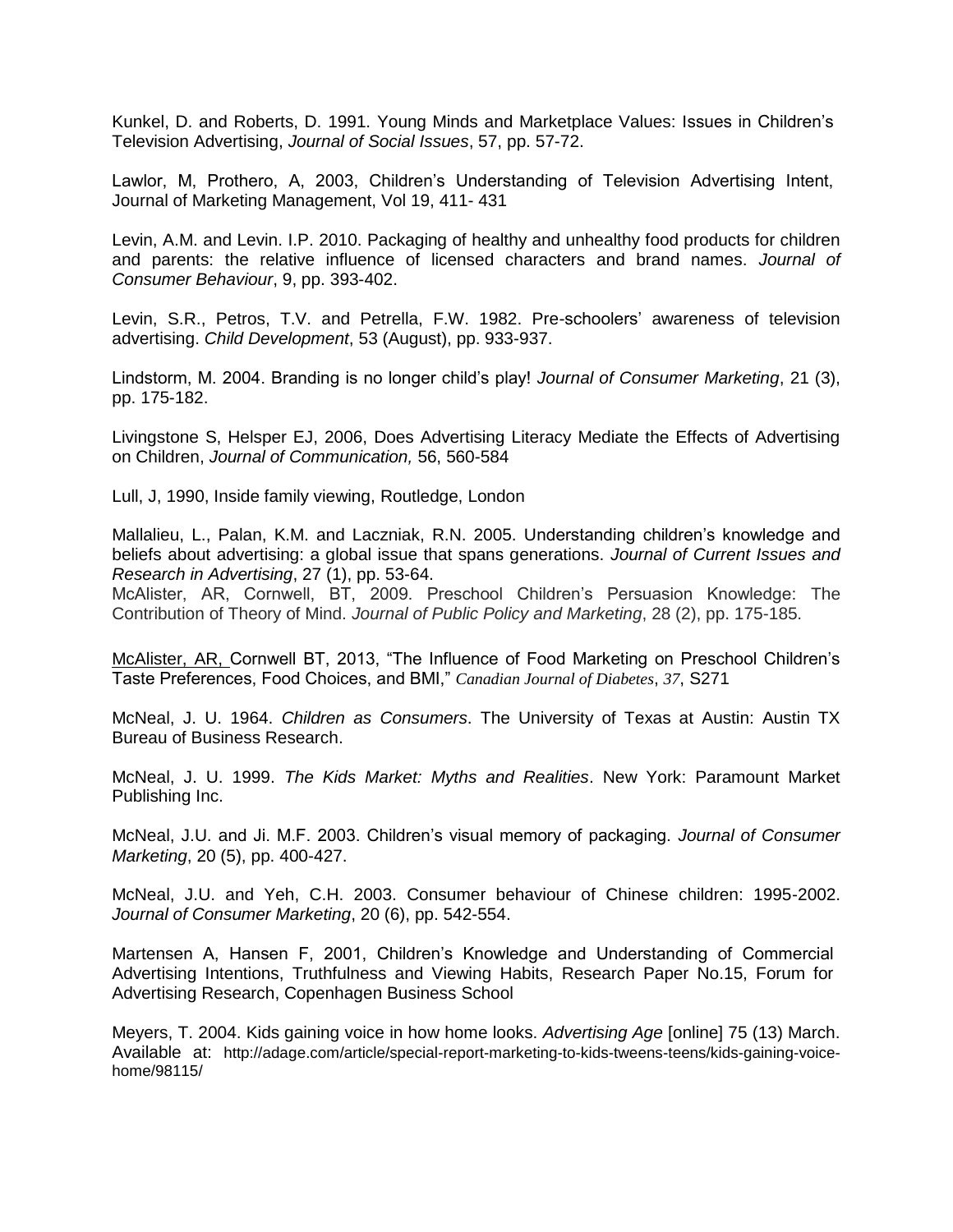Moses, LJ, Baldwin, DA, 2005, What can the study of cognitive development reveal about children's ability to appreciate and cope with advertising, Journal of public policy and marketing, 24 (2), 186-201

Moss, S, 2012, Natural Childhood, [www.National](http://www.national/) Trust.org

Neeley, SM, Schuman DW, 2004, Using animatedspokes characters in advertising to young children: does increasing attention to advertising necessarily lead to product preference, Journal of Advertising.

Palmer, EL, McDowell, CN, 1979, Programme/Commercial Separators in Children's Television Programming, Journal of Communication, 29, 197-201.

Palmer, EL, McNeil, M, 1991, Children's Comprehension Process. Responding to the Screen, Hillsdale NJ, Lawrence Erlbaum Associates.

Pettersson, A., Olsson, U. and Fjellstrom, C. 2004. Family life in grocery stores-a study of interaction between adults and children. *International Journal of Consumer Studies*, 28 (4), pp. 317-328.

Prince, M. 2011. Doing Ethnographic and Observational Research. *Qualitative Market Research: An International Journal*, 14 (3), pp. 324-334.

Procter, J. and Richards, M. 2002. Word-of-mouth marketing: beyond pester power. *Young Consumers: Insights and Ideas for Responsible Marketers*, 3 (3), pp. 3-11.

Pugh, A, 2002, From consumption to childhood wonder, Why parents buy, Berkely centre for working families, University of California.

Riecken, G, Yavas, U, 1990, Children's General, Product and Brand Specific Attitudes towards Television Commercials. Implications for Public Policy and Advertising strategy, International Journal of Advertising,9, 136-148.

Riesman, D. and Roseborough, H. 1955. Careers and consumer behaviour. In: Clark, L. ed. *Consumer Behaviour, Vol II: the Life Cycle and Consumer Behaviour*. New York: New York University Press.

Roberto, C., Baik, J., Harris, J. 2010. Influence of Licensed Characters on Children's Taste and Snack Preferences. *Pediatrics*, 26 (1), pp. 88-93.

Ross, RP *et al.* 1984, When Celebrities Talk, Children Listen, Journal of Applied Developmental Psychology, 5, 185-202

Rozendaal, E., Buijzen, M. and Valkenburg, P. 2011. Children's understanding of advertisers' persuasive tactics, *International Journal of Advertising*, 30 (2), pp. 329-350.

Shah,A.2010. *Children as consumers*. [Online] Available at: <http://www.globalissues.org/article/237/children-as-consumers>

Stephens, N. and Stutts, M. A. 1982. Pre-schoolers' ability to distinguish between television programming and commercials. *Journal of Advertising*, 11 (2), pp. 16-26.